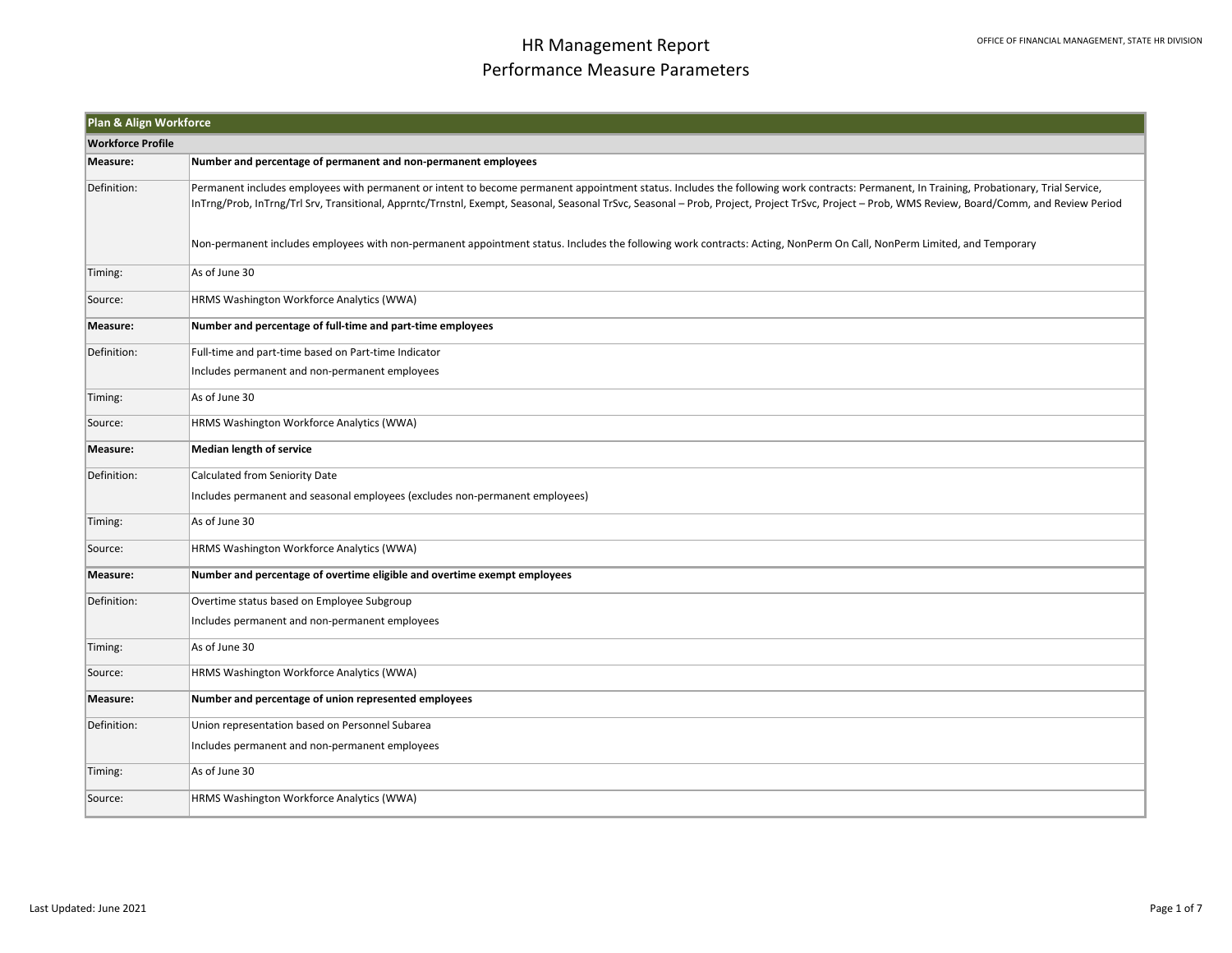| Measure:                             | Number and percentage of Human Resources employees                                                                                                                                                                                                                                                                                                                     |
|--------------------------------------|------------------------------------------------------------------------------------------------------------------------------------------------------------------------------------------------------------------------------------------------------------------------------------------------------------------------------------------------------------------------|
| Definition:                          | Human resources employees includes WMS and non-classified employees assigned Human Resources Market Segement or WGS employees assigned the following job classes: Human Resource<br>Consultant Assistant 1, Human Resource Consultant Assistant, Human Resource Consultant 1, Human Resource Consultant 2, Human Resource Consultant 3, or Human Resource Consultant 4 |
|                                      | Includes permanent and non-permanent employees                                                                                                                                                                                                                                                                                                                         |
| Timing:                              | As of June 30                                                                                                                                                                                                                                                                                                                                                          |
| Source:                              | HRMS Washington Workforce Analytics (WWA)                                                                                                                                                                                                                                                                                                                              |
| <b>Management Profile</b>            |                                                                                                                                                                                                                                                                                                                                                                        |
| Measure:                             | Number and percentage of WMS employees                                                                                                                                                                                                                                                                                                                                 |
| Definition:                          | WMS employees include Classified WMS Workforce Indicator.                                                                                                                                                                                                                                                                                                              |
|                                      | Includes permanent and non-permanent employees.                                                                                                                                                                                                                                                                                                                        |
| Timing:                              | As of June 30                                                                                                                                                                                                                                                                                                                                                          |
| Source:                              | HRMS Washington Workforce Analytics (WWA)                                                                                                                                                                                                                                                                                                                              |
| Measure:                             | Number and percentage of managers                                                                                                                                                                                                                                                                                                                                      |
| Definition:                          | Managers includes employees assigned the Management Type "Management"                                                                                                                                                                                                                                                                                                  |
|                                      | Includes permanent and non-permanent employees.                                                                                                                                                                                                                                                                                                                        |
| Timing:                              | As of June 30                                                                                                                                                                                                                                                                                                                                                          |
| Source:                              | HRMS Washington Workforce Analytics (WWA)                                                                                                                                                                                                                                                                                                                              |
| Measure:                             | Number and percentage of WMS employees by Management Type - "Management", "Policy", "Consultant", and "Not Assigned"                                                                                                                                                                                                                                                   |
| Definition:                          | Includes Classified WMS Workforce Indicator and based on Management Type                                                                                                                                                                                                                                                                                               |
|                                      | Includes permanent and non-permanent employees.                                                                                                                                                                                                                                                                                                                        |
| Timing:                              | As of June 30                                                                                                                                                                                                                                                                                                                                                          |
| Source:                              | HRMS Washington Workforce Analytics (WWA)                                                                                                                                                                                                                                                                                                                              |
| <b>Current Position Descriptions</b> |                                                                                                                                                                                                                                                                                                                                                                        |
| Measure:                             | Percentage of employees with current position descriptions                                                                                                                                                                                                                                                                                                             |
| Definition:                          | Number of employees with current position descriptions that accurately reflect their job duties divided by the number of employees required to have current position descriptions                                                                                                                                                                                      |
|                                      | Includes permanent employees - both WMS and WGS                                                                                                                                                                                                                                                                                                                        |
| Timing:                              | As of June 30                                                                                                                                                                                                                                                                                                                                                          |
| Source:                              | Agency provides numbers to calculate percentages                                                                                                                                                                                                                                                                                                                       |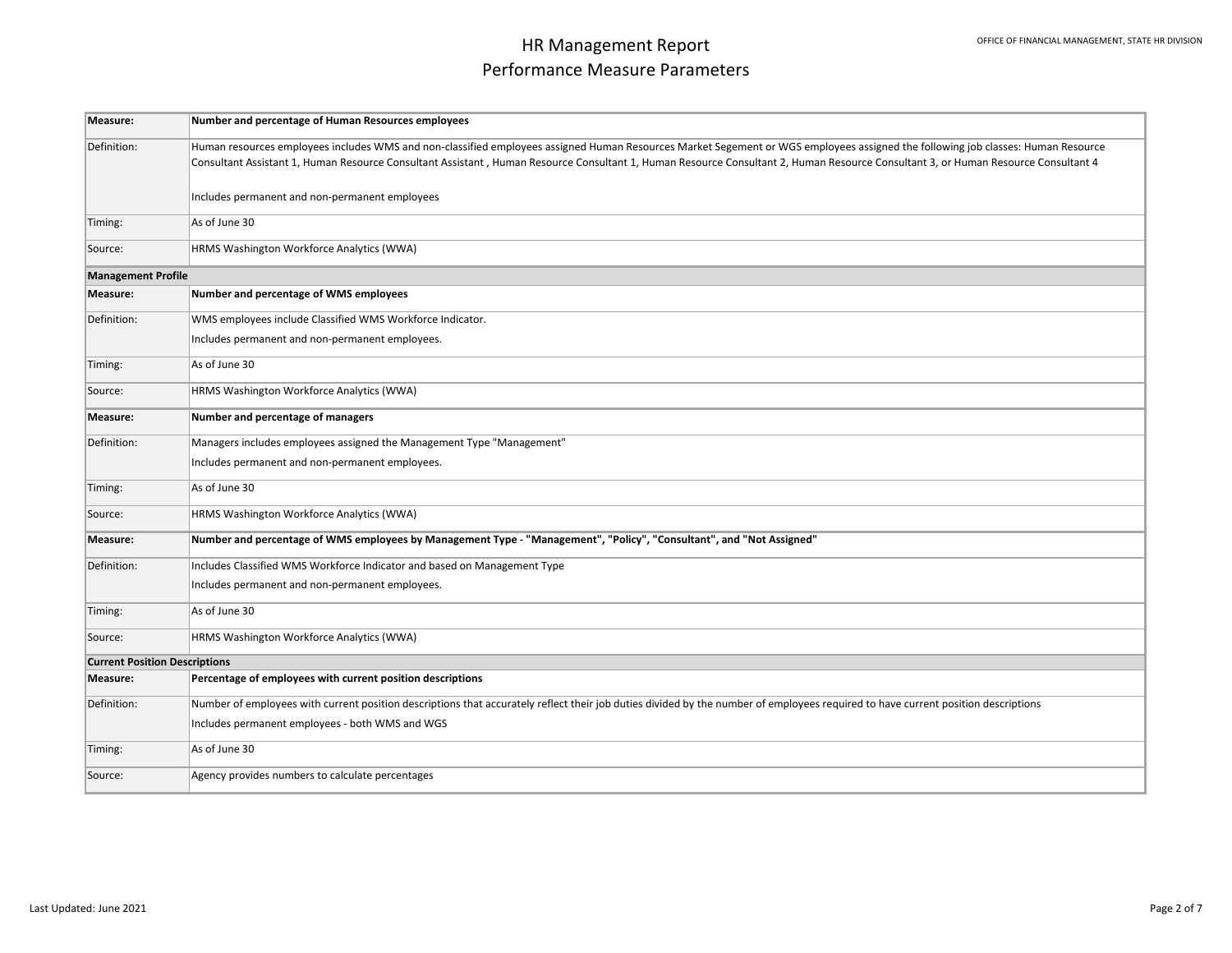| <b>Hire Workforce</b>                             |                                                                                                                                                                                                                                                                                      |  |
|---------------------------------------------------|--------------------------------------------------------------------------------------------------------------------------------------------------------------------------------------------------------------------------------------------------------------------------------------|--|
| Hiring Balance / Separations During Review Period |                                                                                                                                                                                                                                                                                      |  |
| Measure:                                          | Number of total appointment actions and percentage of appointments by type                                                                                                                                                                                                           |  |
| Definition:                                       | Includes the following appointment types: new hires/rehires, promotions, transfers, hires from layoff list, and other appointments (such as full-time, year-round positions)                                                                                                         |  |
|                                                   | Percentages by type calculated by summing the number of appointments by type and dividing by the total number of appointments                                                                                                                                                        |  |
|                                                   | Includes employees in permanent or intended to become permanent appointments only (excludes seasonal and non-permanent employees)                                                                                                                                                    |  |
|                                                   | Does not include demotions, reassignments, reallocations, or status changes                                                                                                                                                                                                          |  |
| Timing:                                           | Fiscal year (July 1 - June 30)                                                                                                                                                                                                                                                       |  |
| Source:                                           | HRMS Washington Workforce Analytics (WWA)                                                                                                                                                                                                                                            |  |
| Measure:                                          | Number of total separations during review period and number of voluntary and involuntary separations during review period by appointment status                                                                                                                                      |  |
| Definition:                                       | Includes employees who separated while in one of the following appointment statuses: probationary, review period, trial service, transition, and WMS review                                                                                                                          |  |
|                                                   | Appointment status based on work contract                                                                                                                                                                                                                                            |  |
| Timing:                                           | Fiscal year (July 1 - June 30)                                                                                                                                                                                                                                                       |  |
| Source:                                           | <b>HRMS Washington Workforce Analytics (WWA)</b>                                                                                                                                                                                                                                     |  |
| <b>Deploy Workforce</b>                           |                                                                                                                                                                                                                                                                                      |  |
|                                                   | <b>Current Performance Expectations / Individual Development Plans</b>                                                                                                                                                                                                               |  |
| Measure:                                          | Percentage of employees with current performance expectations and individual development plans                                                                                                                                                                                       |  |
| Definition:                                       | Number of employees with current performance expectations and individual development plans completed in "Part 1" and "Part 2" of their performance development plan divided by the number of<br>employees required to have performance expectations and individual development plans |  |
|                                                   | Includes permanent employees - both WMS and WGS                                                                                                                                                                                                                                      |  |
| Timing:                                           | As of June 30                                                                                                                                                                                                                                                                        |  |
| Source:                                           | Agency provides numbers to calculate percentages                                                                                                                                                                                                                                     |  |
| <b>Overtime Usage</b>                             |                                                                                                                                                                                                                                                                                      |  |
| Measure:                                          | Average monthly overtime hours used of those eligible for overtime                                                                                                                                                                                                                   |  |
| Definition:                                       | Calculated by summing the average monthly overtime hours worked per overtime-eligible employee and dividing by the number of months in the reporting period                                                                                                                          |  |
|                                                   | Includes permanent and non-permanent employees                                                                                                                                                                                                                                       |  |
| Timing:                                           | Fiscal year (July 1 - June 30)                                                                                                                                                                                                                                                       |  |
| Source:                                           | HRMS Washington Workforce Analytics (WWA)                                                                                                                                                                                                                                            |  |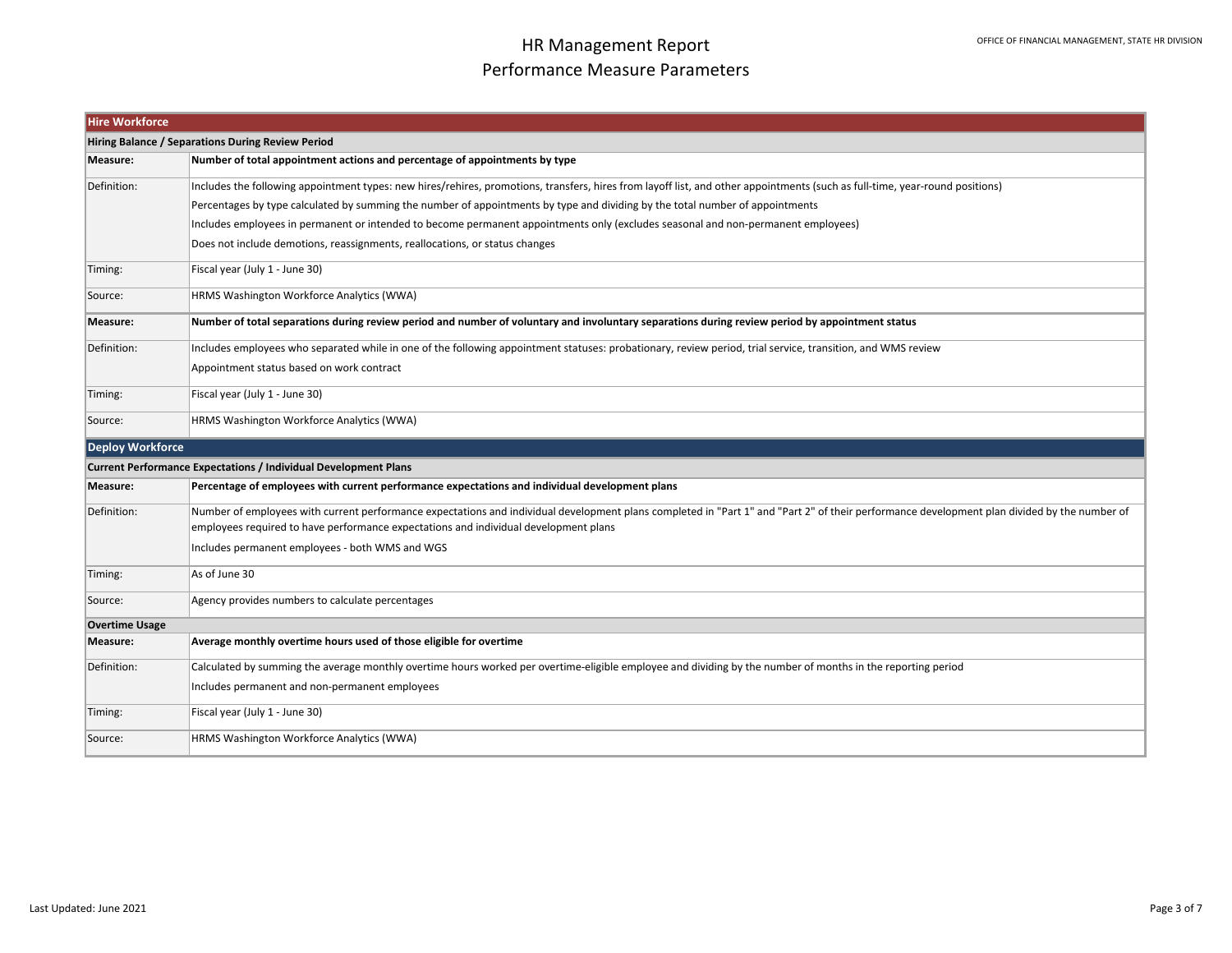| Measure:                        | Average monthly percentage of employees receiving overtime of those eligible for overtime                                                   |
|---------------------------------|---------------------------------------------------------------------------------------------------------------------------------------------|
| Definition:                     | Calculated by summing the monthly overtime percentages and dividing by the number of months in the reporting period                         |
|                                 | Includes permanent and non-permanent employees                                                                                              |
| Timing:                         | Fiscal year (July 1 - June 30)                                                                                                              |
| Source:                         | HRMS Washington Workforce Analytics (WWA)                                                                                                   |
| <b>Overtime Cost</b>            |                                                                                                                                             |
| Measure:                        | <b>Total cost of overtime</b>                                                                                                               |
| Definition:                     | Overtime cost includes overtime, callback, and comp time payouts                                                                            |
|                                 | Includes permanent and non-permanent employees                                                                                              |
| Timing:                         | Fiscal year (July 1 - June 30)                                                                                                              |
| Source:                         | HRMS Washington Workforce Analytics (WWA)                                                                                                   |
| <b>Non-Disciplinary Appeals</b> |                                                                                                                                             |
| Measure:                        | Number of filings for State HR director's review by category                                                                                |
| Definition:                     | Includes the following categories: job class, rule violations, layoff register, exam results, and remedial action                           |
| Timing:                         | Fiscal year (July 1 - June 30)                                                                                                              |
| Source:                         | State HR Director's Review tracking system                                                                                                  |
| Measure:                        | Number of director's review outcomes and percentage of outcomes by category                                                                 |
| Definition:                     | Includes the following categories: affirmed, reversed, modified, withdrawn, untimely, and no jurisdiction                                   |
| Timing:                         | Fiscal year (July 1 - June 30)                                                                                                              |
| Source:                         | State HR Director's Review tracking system                                                                                                  |
| Measure:                        | Number of non-disciplinary appeals filed with the Personnel Resources Board by category                                                     |
| Definition:                     | Includes the following categories: job classification other exceptions, layoff, disability separation, non-disability separation, and other |
| Timing:                         | Fiscal year (July 1 - June 30)                                                                                                              |
| Source:                         | State HR Personnel Resources Board tracking system                                                                                          |
| Measure:                        | Number of non-disciplinary outcomes with the Personnel Resources Board and percentage of outcomes by category                               |
| Definition:                     | Includes the following categories: dismissed, modified, reversed, affirmed, withdrawn, and remanded                                         |
| Timing:                         | Fiscal year (July 1 - June 30)                                                                                                              |
| Source:                         | State HR Personnel Resources Board tracking system                                                                                          |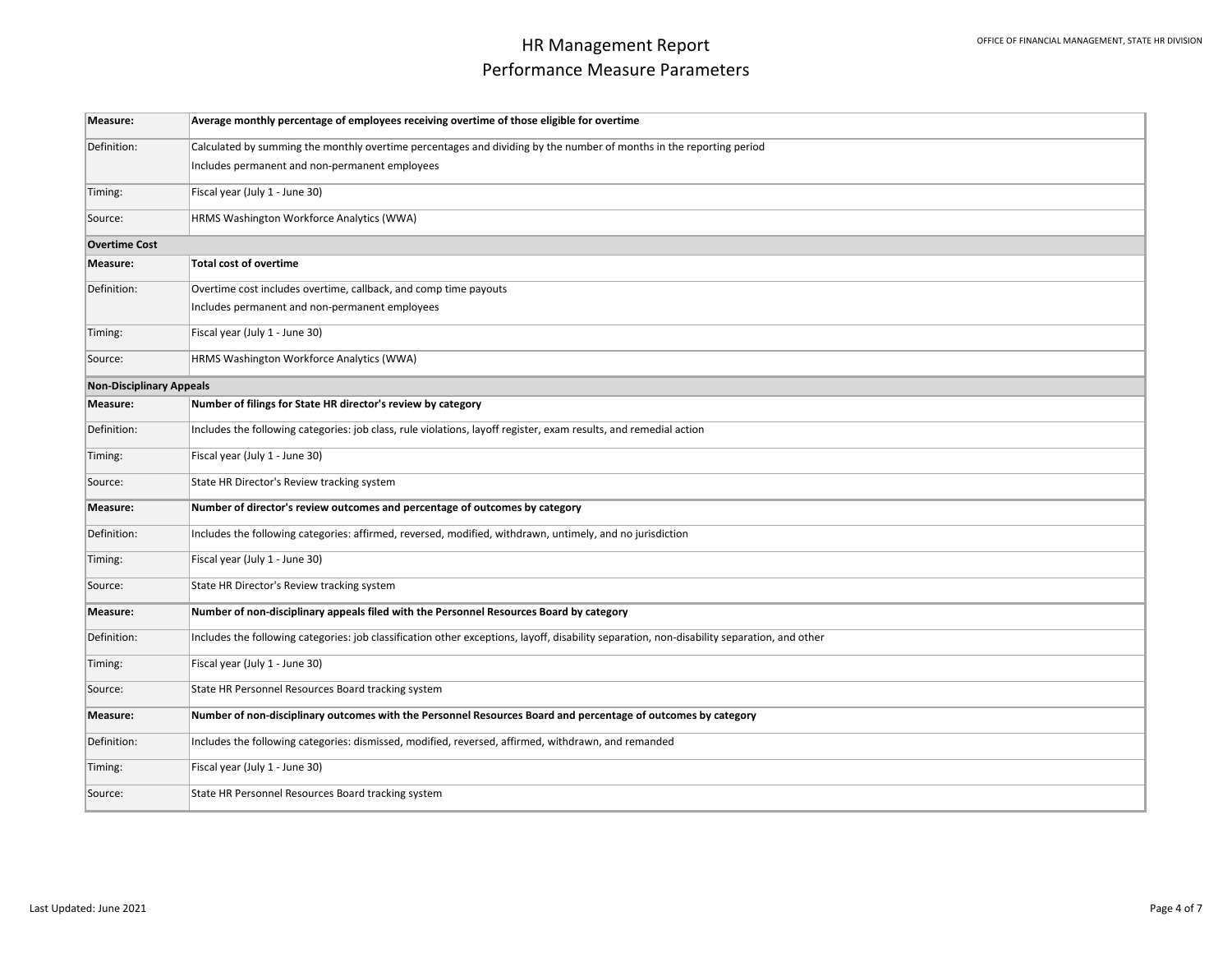|                                        | <b>Reinforce Performance</b>                                                                                                                   |  |  |
|----------------------------------------|------------------------------------------------------------------------------------------------------------------------------------------------|--|--|
| <b>Current Performance Evaluations</b> |                                                                                                                                                |  |  |
| Measure:                               | Percentage of employees with current annual performance evaluations                                                                            |  |  |
| Definition:                            | Number of employees with current performance evaluations completed divided by the number of employees required to have performance evaluations |  |  |
|                                        | Includes permanent employees - both WMS and WGS                                                                                                |  |  |
| Timing:                                | As of June 30                                                                                                                                  |  |  |
| Source:                                | Agency provides numbers to calculate percentages                                                                                               |  |  |
| <b>Disciplinary Actions Taken</b>      |                                                                                                                                                |  |  |
| Measure:                               | Number of disciplinary actions taken by type                                                                                                   |  |  |
| Definition:                            | Includes the following types: dismissals, demotions, and suspensions                                                                           |  |  |
|                                        | Includes permanent and non-permanent employees                                                                                                 |  |  |
| Timing:                                | Fiscal year (July 1 - June 30)                                                                                                                 |  |  |
| Source:                                | HRMS Washington Workforce Analytics (WWA)                                                                                                      |  |  |
| <b>Disciplinary Appeals</b>            |                                                                                                                                                |  |  |
| Measure:                               | Number of disciplinary appeals filed with the Personnel Resources Board by category                                                            |  |  |
| Definition:                            | Includes the following categories: dismissal, demotion, suspension, pay reduction, and other                                                   |  |  |
| Timing:                                | Fiscal year (July 1 - June 30)                                                                                                                 |  |  |
| Source:                                | State HR Personnel Resources Board tracking system                                                                                             |  |  |
| Measure:                               | Number of total disciplinary outcomes with the Personnel Resources Board and percentage of outcomes by category                                |  |  |
| Definition:                            | Includes the following categories: withdrawn, remanded, dismissed, modified, reversed, and affirmed                                            |  |  |
| Timing:                                | Fiscal year (July 1 - June 30)                                                                                                                 |  |  |
| Source:                                | State HR Personnel Resources Board tracking system                                                                                             |  |  |
| <b>Ultimate Outcomes</b>               |                                                                                                                                                |  |  |
| <b>Turnover Rates</b>                  |                                                                                                                                                |  |  |
| Measure:                               | Number of total turnover actions and percentage of turnover by type                                                                            |  |  |
| Definition:                            | Includes the following types: retirement, resignation, dismissal, layoff, and other separations                                                |  |  |
|                                        | Percentages calculated by summing the number of turnover actions and dividing by the average number of employees                               |  |  |
|                                        | Turnover includes employee who left state service; it does not include employees who moved between agencies                                    |  |  |
|                                        | Includes employees separating from permanent or intent to become permanent appointments only (excludes seasonal and non-permanent employees)   |  |  |
| Timing:                                | Fiscal year (July 1 - June 30)                                                                                                                 |  |  |
| Source:                                | HRMS Washington Workforce Analytics (WWA)                                                                                                      |  |  |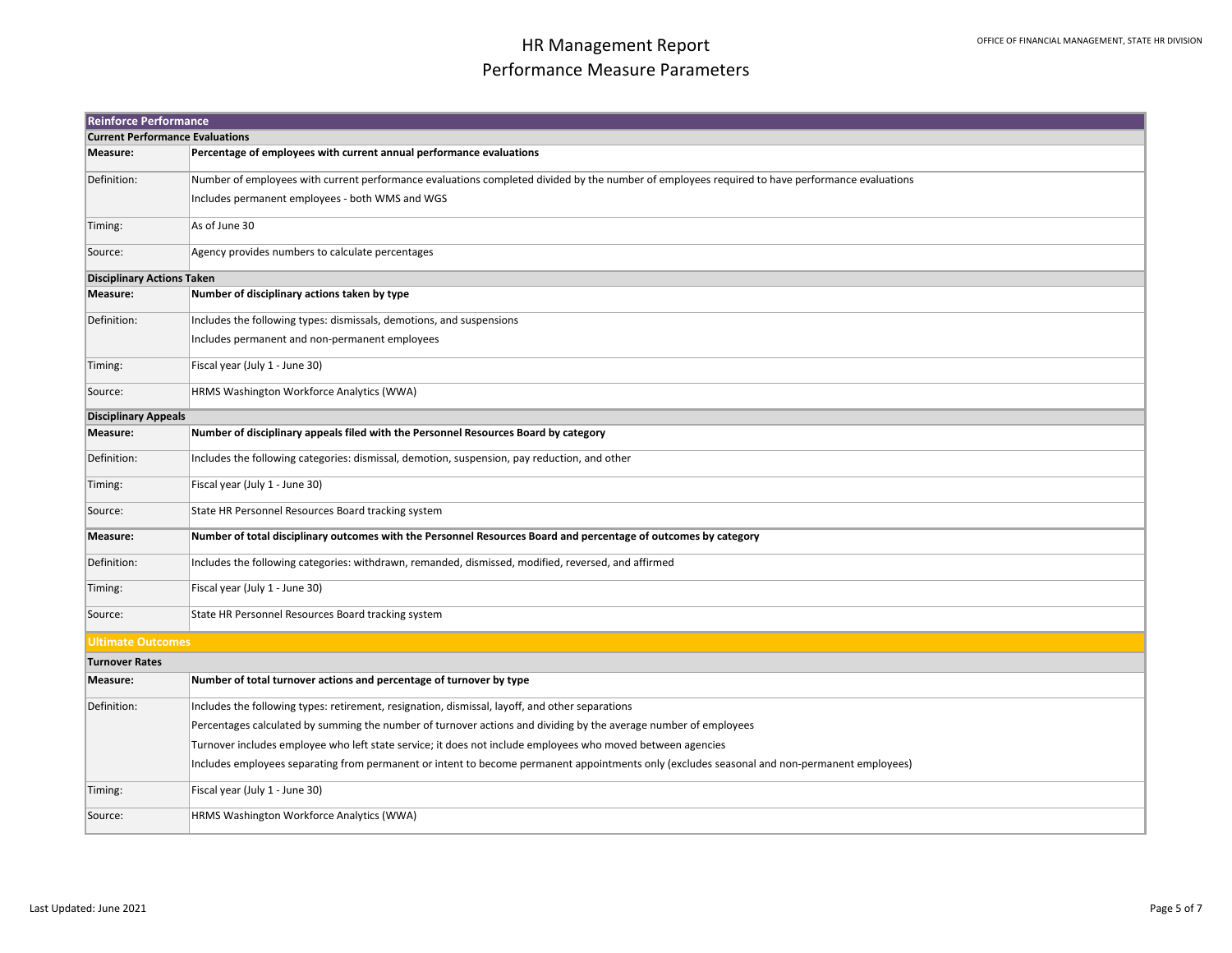| <b>Retirement Age</b>              |                                                                                                                                                                                                                                                                                                                                 |  |
|------------------------------------|---------------------------------------------------------------------------------------------------------------------------------------------------------------------------------------------------------------------------------------------------------------------------------------------------------------------------------|--|
| Measure:                           | Average age of retirees                                                                                                                                                                                                                                                                                                         |  |
| Definition:                        | Includes employees with a retirement action reason                                                                                                                                                                                                                                                                              |  |
|                                    | Includes employees separating from permanent or intent to become permanent appointments only (excludes seasonal and non-permanent employees)                                                                                                                                                                                    |  |
| Timing:                            | Fiscal year (July 1 - June 30)                                                                                                                                                                                                                                                                                                  |  |
| Source:                            | HRMS Washington Workforce Analytics (WWA)                                                                                                                                                                                                                                                                                       |  |
|                                    | <b>Movement Between Agencies</b>                                                                                                                                                                                                                                                                                                |  |
| Measure:                           | Number of total movement between agency actions and percentage of movement between agencies by type                                                                                                                                                                                                                             |  |
| Definition:                        | Includes the following types: transfers, promotions, demotions, and other                                                                                                                                                                                                                                                       |  |
|                                    | Includes appointment change actions with a change in business area (agency)                                                                                                                                                                                                                                                     |  |
|                                    | Note: these movement actions are associated with the losing agency, not the gaining agency. For example, if an agency shows three promotions, it means three employees left that agency and took<br>promotions to work at another agency                                                                                        |  |
|                                    | Includes employees moving from permanent or intent to become permanent appointments only (excludes seasonal and non-permanent employees)                                                                                                                                                                                        |  |
| Timing:                            | Fiscal year (July 1 - June 30)                                                                                                                                                                                                                                                                                                  |  |
| Source:                            | HRMS Washington Workforce Analytics (WWA)                                                                                                                                                                                                                                                                                       |  |
| <b>Workforce Diversity Profile</b> |                                                                                                                                                                                                                                                                                                                                 |  |
| Measure:                           | Number of total employees and number and percentage of employees by diversity groups                                                                                                                                                                                                                                            |  |
| Definition:                        | Includes the following diverse groups: female, x/non-binary, LGBTQ+, persons with disabilities, veterans, Vietnam era veterans, veterans with disabilities, military spouse, persons age 40 and older, and<br>persons of color (black/african american, hispanic/latino, american indian/alaska native, asian/pacific islander) |  |
|                                    | Diversity data is self-reported by employees                                                                                                                                                                                                                                                                                    |  |
|                                    | Includes permanent and non-permanent employees                                                                                                                                                                                                                                                                                  |  |
| Timing:                            | As of June 30                                                                                                                                                                                                                                                                                                                   |  |
| Source:                            | HRMS Washington Workforce Analytics (WWA)                                                                                                                                                                                                                                                                                       |  |
| <b>Employee Age</b>                |                                                                                                                                                                                                                                                                                                                                 |  |
| Measure:                           | Median age                                                                                                                                                                                                                                                                                                                      |  |
| Definition:                        | Includes permanent and non-permanent employees                                                                                                                                                                                                                                                                                  |  |
| Timing:                            | As of June 30                                                                                                                                                                                                                                                                                                                   |  |
| Source:                            | HRMS Washington Workforce Analytics (WWA)                                                                                                                                                                                                                                                                                       |  |
| <b>Percent Age Distribution</b>    |                                                                                                                                                                                                                                                                                                                                 |  |
| Measure:                           | Percentage of employees by age group for all employees and for WMS employees only                                                                                                                                                                                                                                               |  |
| Definition:                        | WMS employees include Classified WMS Workforce Indicator.                                                                                                                                                                                                                                                                       |  |
|                                    | Includes permanent and non-permanent employees                                                                                                                                                                                                                                                                                  |  |
| Timing:                            | As of June 30                                                                                                                                                                                                                                                                                                                   |  |
| Source:                            | HRMS Washington Workforce Analytics (WWA)                                                                                                                                                                                                                                                                                       |  |